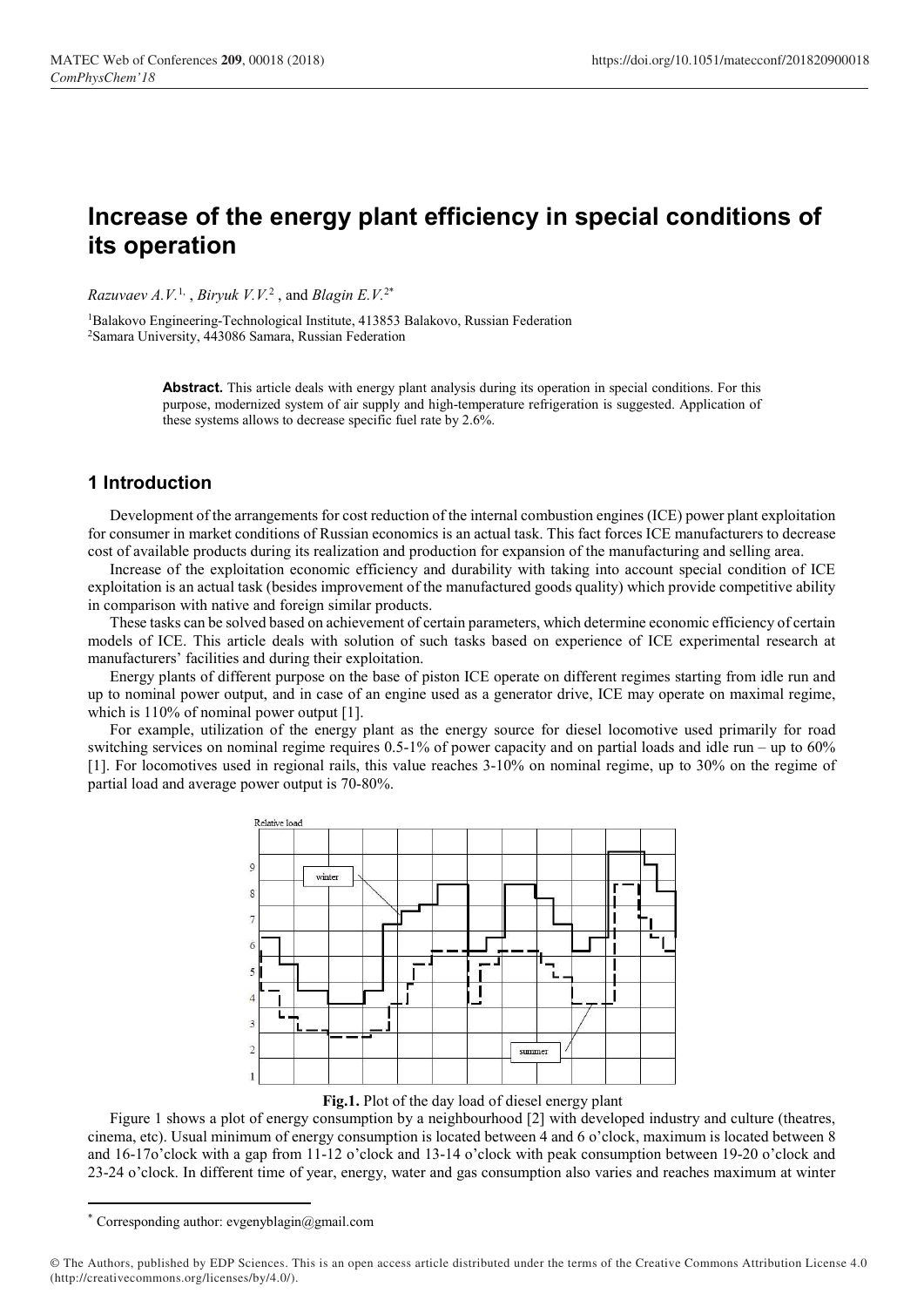and minimum at summer (for gas and electricity) and vice versa for water. Such periodicity is inevitable; it is utilized as a factor that allows maintaining technical condition of the energy plant on necessary level.

Exploitation of the "Slavyansk" and "Bezhitsa" ships with tree diesel generators shows that there is a possibility to use one diesel generator on the march if conditioner is not working. In case of standing in tropical climate during cargo operations, load of the energy plant was 220-230 kW, during operation load increased up to 260-270 kW. Thus, if two diesel generators were working, load of each one was no less than 50% of nominal power.

Due to this, if one diesel generator with load of 270 kW is operating instead of two operating in parallel regime, fuel economy per day can reach 0.8 tons and oil economy can reach 8-10 kg. Engine's overhauled period remains, maintenance cost is decreased. Peaks of short time load up to 300 kW during operation on standing in tropical climate does not allow to utilize just one diesel generator because of automatic overload control is usually set for 260-270 kW.

Thus, for optimization of the energy plant load, it is recommended to apply automatic overload protection, set on 275- 280 kW with 8-10 minutes exposition and at 290-300 kW it is necessary to turn off secondary consumers with 5-10 seconds exposition.

Operation of energy plant of BelAZ-540 truck with D12-375E diesel generator nominal power is utilized during 5...8 minutes.

Besides, exploitation of energy plants of different purpose is performed in different climate conditions. In conditions of increased ambient temperature ICE power must be decreased according to exploitation manual.

There are also objects which has an increased resistance on suction and exhaustion in comparison with normal exploitation conditions. In this case, decrease of the maximal or nominal power of ICE is also required. Here, it should be noted that short time in overload regime requires providing of necessary power by means of power increase and this cause increased cost of the energy plant and entire facility.

Utilization of the energy plant on transport does not always allow to increase its power because it causes increase of the dimensions and weight of the vehicle.

That's why to solve these tasks and provide relatively short overload periods in relation to nominal or maximal power without decrease of the ICE durability, modernized system of air supply (MSAS) is suggested. This system considers steam injection in turbo-compressor which provides increase of its power and also increase air supply in ICE cylinders. Turbo-compressor power is increased by working fluid flow rate increase in the form of steam-gas mixture. Temperature of the steam-gas mixture is decreased because steam has lower temperature than exhaust gas. Further, increase of the air flowrate through ICE causes decrease of the specific fuel consumption and temperature of the exhaust gases, which in turn increases durability of entire power plant.

System itself consists of simple equipment such as water storage tank, which can be located in any suitable place and have almost any configuration and its volume is estimated from necessary water margin considering real operation regimes of exact energy plants. Water pumps, which provide water pumping from water margin tank into steam generator. Generated steam is pumped through the valve by duct on selected area of the turbocompressor nozzle vanes. Heat source for steam generation is a heat of the exhaust gases. Dimensions of the steam generators are determined from necessary steam flow rate for its charge in ICE.

Having such system gives an opportunity to inject small portion of steam on transient regime (i.e. during power increase) which provide transient process duration decrease and also pollution exhaust decrease from incompleteness of combustion. This fact causes increase of the energy plant ecological characteristics.

Further, analysis [4] shows that additional effect can be expected from MSAS system application. During exploitation COP of turbo compressor is decreased due to decrease of the gas turbine COP due to accumulation in its flow area of carbon and combustion incompleteness products. Observations shows that carbon layer thickness is stabilized after 400.500 hours of engine exploitation. That's why for this period charging pressure is decreased on 8-10%, compressor COP – on 15...20% which causes increase of the gas temperature on 10...15% and specific fuel rate on 3...6% (6...11  $g/kW$  h).

To keep gas-turbine boost in good technical condition, "Brown, Boveri", "Ishikawajima-harima" machinery companies apply cleaning of the gas-turbine boost on operating diesel [4]. This method of gas-turbine boost cleaning allow to operate without disassembling up to 12…16 thousand hours instead of 5…6 thousand hours according to manufacturer's recommendation and coincide disassembling with bearing replacement.

Methods of cleaning developed by "Brown, Boveri" and "Burmeister & Wain" companies have a most wide distribution.

Method of "Brown, Boveri" company is that gas turbine cleaning is executed on low frequency of the diesel. Temperature of the cleaning water is kept within 323…333 K, cleaning periodicity is 200.250 hours and cleaning duration is 10…20 hours and depends on carbon accumulation degree. Cleaning is performed by clean fresh water.

Method suggested by "Burmeister & Wain" company is that turbine and compressor cleaning is peformed by fresh water with 0.2…0.5 MPa pressure which is sprayed by air with  $0.4$ …1.0 MPa pressure. Cleaning of the gas part and the compressor is performed under decreased rotation frequency. Cycle of cleaning for turbine is 20…25 minutes after 100.150 hours and for compressor is 5 minutes after 24…48 hours of its operation.

In Far-Eastern Shipping Company both methods of cleaning are applied with success on types "Pioneer", "Mikhail Kalinin" and "Vyborg" ships since 1970.

On the base of aforementioned we can suggest that application of MSAS similarly to cleaning of the diesel turbocompressor flow part will additionally promote increase of the diesel application efficiency in term of maintaining the given value of turbocompressor COP and increase diesel operation duration between repair.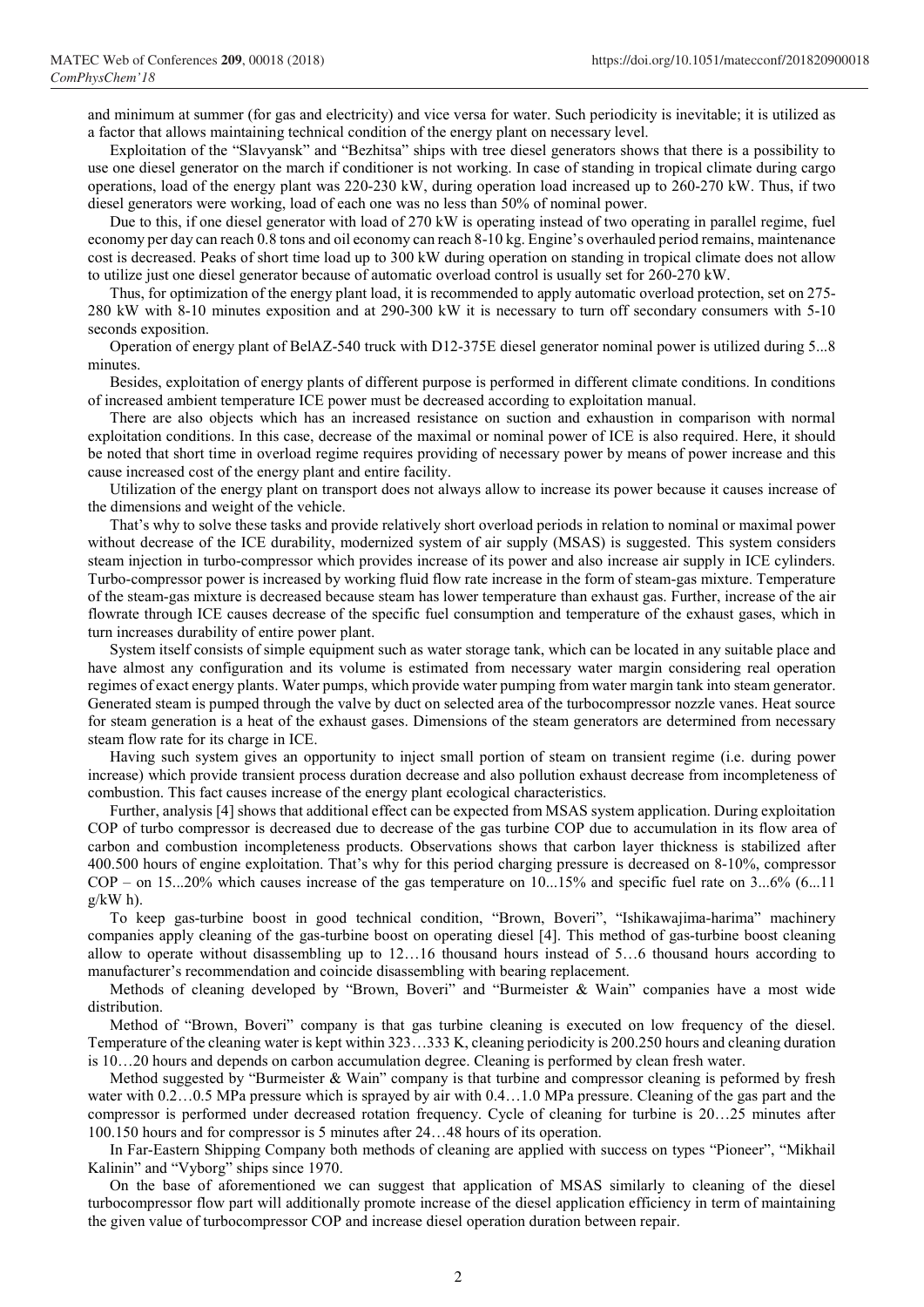Another way to increase the power plant efficiency is high-temperature refrigeration (HTR). Application of HTR during ICE exploitation gives certain positive effect, which is decrease of the mass-dimensional characteristics to 8-20%, which is important for power plants of transport vehicles and for their placement as a drive for different equipment. HTR system equipment is not complicated but this regime promotes increase of temperature of the sleeve assembly elements. This fact can slow down application of HTR because every degree increment of the refrigeration liquid temperature causes the increase of the sleeve assembly temperature on 0.8 degree. That's why application of arrangement which provide decrease of the sleeve assembly in HTR regime is an important task. **209.** 00018 (2018)<br>
https://doi.org/10.1051/matecconf<br>
increase the power plant efficiency is high-temperature refrigeration (HTR). Application<br>
increase the power plant efficiency is high-temperature refrigeration (HTR)

## 2 Calculation algorithm

Analysis applied above as well as founded advantages of the MSAS system testifies the reasonability of knowledge about ICE with MSAS parameters. For this reason, calculation method is suggested. Purpose of calculation is determination of the steam amount, which can be obtained from the exhaust gases heat and charged to flow area of the gas turbine of turbocompressor as well as determination of ICE parameters changed due to MSAS application. Let's estimate an amount of steam generated by heat utilization from exhaust gases considering heat utilization from refrigeration water:

$$
G_{S} = \frac{G_{g}c_{pg}T_{g2} - G_{g}c_{pg}T_{g3}}{r + c(T_{s} - T_{rw})}
$$
\n(1)

where  $T_{g3}$  > 423 K (selected from requirement for inhibition of gas duct acid corrosion);

 $T_{rw}$  – reserve water temperature of the water storage is determined according to water temperature on the exit from ICE.

Then we select steam pressure and temperature correspondingly with condition  $p_s = p_{g1} + (0.02...0.03)$  MPa. Steam flow rate value obtained from expression (1) is checked taking into account average gas pressure before the turbine pg1, steam pressure and temperature (ps and Ts) and duct geometric dimensions (l, d, Fs):

$$
G_{s} = F_{s} \sqrt{\frac{p_{s}^{2} - p_{g1}^{2}}{( \lambda \frac{l}{d} + 2 \ln \frac{p_{s}}{p_{g1}}) R_{s} T_{s}}}
$$
(2)

Diesel parameters calculation during its operation with MSAS starts with determination of the steam gas mixture flowrate through the turbine

$$
G_{sg} = (G_{air} + B) + G_s. \tag{3}
$$

For the first step air flow calculation through the diesel during its operation with MSAS and HTR is the same:  $G_{air} = G_{air}^{sg}$ .

Weight parts of the steam gas mixture components are found as:

$$
g_s = G_s / G_{sg} \qquad \qquad g_g = G_g / G_{sg} \qquad (4)
$$

After this, heat capacities and gas constant of steam gas mixture are determined:

$$
c_p^{sg} = c_p^g g_g + c_p^s g_s \qquad R_{sg} = R_g g_g + R_s g_s \qquad (5)
$$

Temperature of the steam gas mixture on the entrance to the turbine of the turbocompressor is calculated as:  $s \pi$   $g \pi$ 

$$
T_{g1}^{sg} = \frac{g_s c_p^s T_s + g_g c_p^g T_{g1}}{g_s c_p^s + g_g c_p^g}
$$
 (6)

Pressure drop of the working fluid on the turbine is proportional to its velocity and specific weight:

$$
\Delta p \Box \frac{\omega^2}{2g} \gamma \Box \frac{V^2}{2g} \gamma \Box \left( \frac{G^2 R^2 T^2}{p^2} \right) \frac{p}{RT} \Box \frac{G^2 RT}{p}
$$
 (7)

Considering this, if  $\Delta p_T$  of the turbine operation on exhaust gases is known, for the case of MSAS:

$$
\Delta p_i^{sg} = \Delta p_i \frac{(G_{sg})^2 R_{sg} T_{g1}^{sg} p_{g1}}{(G_g)^2 R_g T_{g1} p_{g1}^{sg}}
$$
\n(8)

In this expression for the first intermediate calculation step we accept that  $p_{g1} = p_g^{sg}$ . Value of  $\Delta p_i^{sg}$ , founded this way, is utilized for elaboration of the value:

$$
p_{g1}^{sg} = \Delta p_i^{sg} + \Delta p_{exh} \tag{9}
$$

Calculation by expressions (8) and (9) is executed by step by step method and is stopped when deviation in accepted and calculated values of  $p_{g1}^{sg}$  will be less than 2 kPa. Further, next values are determined:

$$
\Pi_T = \frac{p_{g1}}{p_{g2}} \text{ and } \Pi_T^{sg} = \frac{p_{g1}^{sg}}{p_{g2}^{sg}} \tag{10}
$$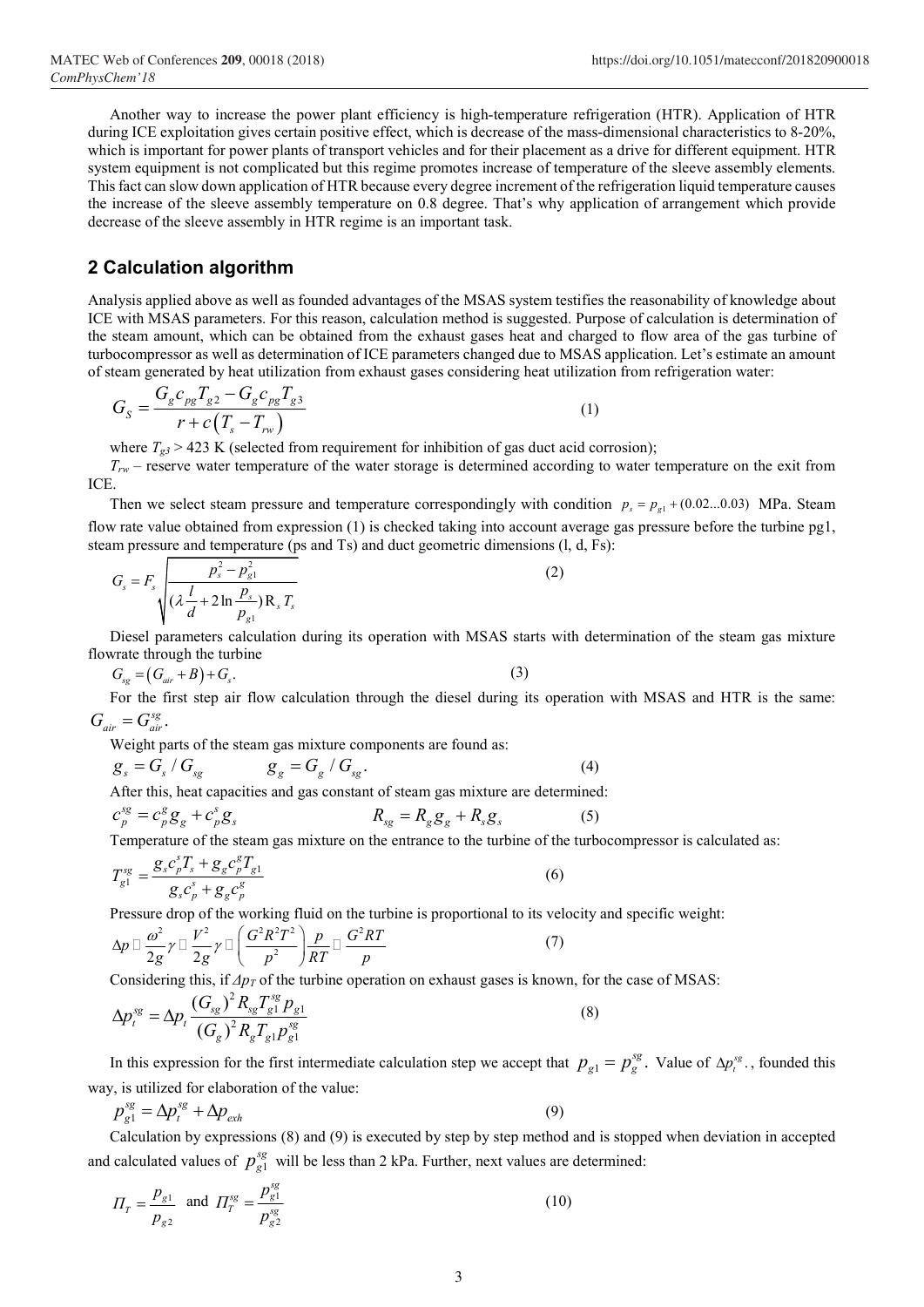For engineering calculation it can be accepted that (it is verified by experiment) transition to MSAS is followed by almost similar increment of the expansion ratio in turbine and compression ratio in compressor. It allows to determine values of  $\prod_{c}^{sg}$  and  $p_{\text{int}}^{sg}$ :

$$
H_c^{sg} = H_c \frac{H_T^{sg}}{H_T}
$$
\n
$$
p_{\text{int}}^{sg} = H_c^{sg} p_d.
$$
\n(11)

Air flowrate change through the diesel will be proportional to change of the charge air pressure because air temperature in induction manifold is almost constant:

$$
G_{air}^{sg} = G_{air} \frac{p_{int}^{sg}}{p_{int}}.
$$
 (13)

As it known, heat equivalent of turbine adiabatic work is:

1 1 1 1 . 1 sg sg k k sg sg sg adT sg g sg sg sg T k Q R T G k П (14) 

From the other side, heat content and the exhaust gases temperature before the turbine at MSAS will be equal to:

$$
Q_{g1}^{MSAS} = Q_{g1} + (G_{air}^{sg} - G_{air})c_{pair}T_d;
$$
  
\n
$$
T_{g1}^{MSAS} = \frac{Q_{g1}^{MSAS}}{(G_{air}^{sg} + B)c_{pair}}.
$$
\n(16)

Heat content of the steam gas mixture before turbine can be found as:

$$
Q_{g1}^{sg} = Q_{g1}^{MSAS} + G_s c_{ps} T_s.
$$
  
To check this value can also be found as:

$$
Q_{g1}^{sg} = G_{sg} c_{psg} T_{g1}^{sg}.
$$
\n(18)

Then heat content and temperature of the steam gas flow after the turbine is calculated as:

$$
Q_{g2}^{sg} = Q_{g1}^{sg} - Q_{agT}^{sg};
$$
\n
$$
T_{g2}^{sg} = \frac{Q_{g2}^{sg}}{G_{sg}c_{pgg}}.
$$
\n(19)

Accounting founded values of  $G_{air}^{sg}, T_{g2}^{sg}, G_s$  , diesel parameters calculations starting from expression (1) are repeated and to determine the value of  $G_s$ , values of  $G_{sg}$ ,  $C_{pg}$ ,  $T_{g2}^{sg}$  are substituted instead of values of  $G_g$ ,  $C_{pg}$ ,  $T_{g2}$ . Difference between the air flowrate and gas temperature between current and previous calculation must be within the range of  $\pm(2...3)$ kg/h and  $\pm$ (4...5)<sup>o</sup>C.

Value of  $\alpha_{sg}$  on the first step of the calculation is determined as:

$$
\alpha_{sg} = \frac{G_{air}^{sg}}{B \cdot 14.35} \tag{21}
$$

assuming constant flowrate and equal to fuel rate at diesel operation with HTR.

Diesel crank shaft frequency and average oil temperature in the lubricating system do not change after transition to MSAS, so mechanical COP can be considered constant. Thus, using known by manufacturing tests dependence  $\eta_i = f(\varepsilon)$ value of  $\eta_l^{sg}$  is determined according by the value of  $\alpha_{sg}$  founded above. Then we found the value of specific fuel rate and corresponding hour fuel rate B<sub>sg</sub>. Considering founded value of B<sub>sg</sub> by expression (21) values of  $\alpha_{sg}$ ,  $\eta_i^{sg}$  and  $\eta_e^{sg}$  are specified.

Finally, specific fuel rate at MSAS is found as:

$$
B_{sg} = B \frac{\eta_e}{\eta_e^{sg}}.\tag{22}
$$

Example of calculation for the diesel "6ChN21/21" with MSAS is presented in table 1.

Initial data for the diesel calculation with MSAS are experimental values of diesel operation with HTR with load of 525, 627 and 845 kW by load characteristics with crank shaft frequency of n=25 Hz.